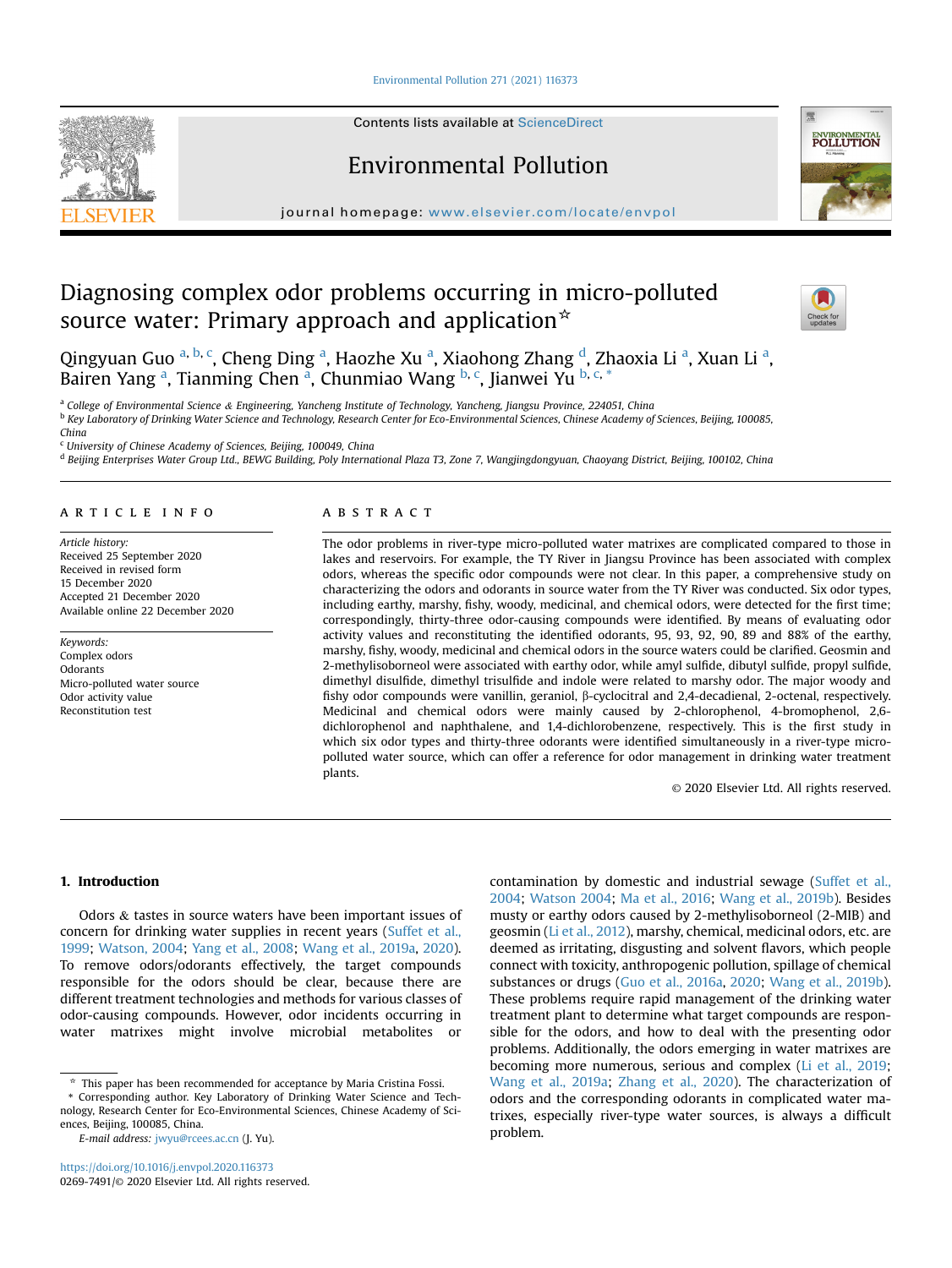Usually, identification of the odorants in a water matrix has been accomplished by gas chromatography coupled with mass spectrometry (GC/MS), GC/MS equipped with an olfactory port (GC/O) or GC/MS with solid-phase micro-extraction (SPME) [\(Lin et al.,](#page-6-4) [2002;](#page-6-4) [Yu et al., 2009\)](#page-7-9). In particular, SPME-GC/MS has received wide acceptance for environmental odor characterization because of its simplicity and sensitivity; odor-causing compounds, including 2-MIB, 1-octen-3-ol, 1-octen-3-one, 3-octanone and several alkyl-methoxypyrazines, have been identified successfully in water matrixes using this method ([Callejon et al., 2016;](#page-6-5) [Godayol](#page-6-6) [et al., 2011](#page-6-6)). In recent years, with the rapid development of analytical technologies, more powerful chromatography systems and detectors, including comprehensive two-dimensional gas chromatography (GC/GC) with greater separating power, time-offlight mass spectrometry with improved mass accuracy and resolution, and triple quadrupole tandem mass spectrometry with higher sensitivity, have been used for identifying and determining indistinguishable odor-causing compounds in complex odor matrixes [\(Adahchour et al., 2008;](#page-6-7) [Shi et al., 2014;](#page-7-10) [Guo et al., 2015;](#page-6-8) [Wang et al., 2019a\)](#page-7-3). In particular, the combination of the above technologies has been a useful and practical way for complex odorant identification; GC/GC had been used for identifying indistinguishable odorants corresponding to olfactometry peaks evaluated by GC/O ([Guo et al., 2019b](#page-6-9)). To confirm the odor contribution of the identified compounds, the use of odor activity values (OAVs) and reconstitution tests has been adopted [\(Benkwitz et al., 2012;](#page-6-10) [Guo et al., 2019a\)](#page-6-11). By means of the above approaches, odorants in food industries including coffee, wine, fruit and water matrixes were identified and confirmed successfully [\(Chin et al., 2011;](#page-6-12) [Benkwitz et al., 2012;](#page-6-10) [Guo et al., 2016a\)](#page-6-1).

The TY River is an important water source for domestic and industrial water needs in Jiangsu Province, which serves complex functions as a source of drinking water and irrigation water, as well as being used for navigation and flood drainage [\(Wang et al., 2010;](#page-7-11) [2019c\)](#page-7-12). In recent years, the rapid development of urbanization, industry and agriculture along the TY River has resulted in the decline of water quality, presenting micro-polluted characteristics and suffering from complex odor problems ([Wang et al., 2010](#page-7-11); [Gao](#page-6-13) [et al., 2019](#page-6-13)). Usually, the existence of complex odors means that more than one odor type exists in the water with moderate or strong intensities [\(Guo et al., 2016a](#page-6-1); [Watson, 2004\)](#page-7-1). When various pollutants with relatively low concentrations coexist in source water, it is usually called micro-polluted water, which has limited biodegradability and is hard to further purify; the treatment process needs to be specially designed for such micro-polluted water ([Gan et al., 2020;](#page-6-14) [Yu et al., 2019;](#page-7-13) [Zhou et al., 2016\)](#page-7-14). It is worth noting that the target odor-causing compounds in the TY River are unclear, which makes it difficult to adopt efficient approaches to remove the odors effectively in local drinking water treatment plants.

In this study, odor characteristics were evaluated comprehensively, and the corresponding odorants were identified and confirmed systematically to clarify the odor problems in source water from the TY River. Specifically, the odor characteristics in source water of TY River were evaluated via flavor profile analysis (FPA), and odor-causing compounds were first identified by a combination of GC/O and GC/GC, and then quantified through gas chromatography with triple quadrupole tandem mass spectrometry (GC/MS/MS). Then the identified odorants were confirmed by evaluation of OAVs and reconstitution tests. This is the first time that odor compounds in a river-type micro-polluted water source with such highly complex odors have been clarified. The results will offer sufficient understanding and a data base for odor management in water works with complicated odor problems.

#### 2. Materials and methods

#### 2.1. Standard substances and reagents

Altogether thirty-three standard substances including dimethyl disulfide (DMDS), hexanal, propyl sulfide, ethylbenzene, heptanal, p-xylene, 2,4-heptadienal, isopropylbenzene, 2-chlorophenol, dimethyl trisulfide (DMTS), 4-chlorotoluene, 3-methylstyrene, 2 octenal, 3-methylphenol, 2,4-octadienal, 1,4-dichlorobenzene, dibutyl sulfide, linalool, 2,6-dimethylphenol, 2-methylisoborneol (2-MIB), indole, b-cyclocitral, 2,4-decadienal, 4-bromophenol, geraniol, nerol, naphthalene, 2,6-dichlorophenol, 3-methylindole, amyl sulfide, 2-nitrophenol, geosmin and vanillin at chromatographic purity were purchased from Sigma-Aldrich (USA) for verification of potential odorants. Reagents including dichloromethane, methanol, alkanes  $(C7-C30)$  of HPLC grade were obtained from Supelco Co. (USA). 500 mg/L solutions of standard substances were diluted using methanol.

#### 2.2. Sampling and pretreatment

Water samples used for odor evaluation and analysis were taken from the inlet of a drinking water treatment plant (DWTP) from January to December 2019. This DWTP is located at Yancheng City, Jiangsu Province and uses the TY River as a raw water source. Every month 2 L of source water were collected in an amber glass bottle with no head space, and then transported to the laboratory immediately in an insulated box with ice bags to maintain the temperature below 4  $\degree$ C. After receiving the samples, sensory evaluation and pre-concentration of water samples were accomplished by FPA and liquid-liquid extraction (LLE) at once ([Guo et al.,](#page-6-15) [2016b\)](#page-6-15). Instrumental analyses of odorants, including GC/MS/MS, GC/O, and GC/GC, were accomplished within two days. Each batch of water samples was analyzed in parallel, and concentrations of identified odorants were averaged in the duplicate analyses.

### 2.3. Sensory analysis

Odor characteristics of water samples were evaluated by FPA ([APHA, 2005\)](#page-6-16). In this study, FPA utilized a seven-point scale from 1 to 12, such as 1: threshold value, 2: very weak odor intensity, 4: weak odor intensity, 6&8: moderate odor intensity, 10&12: strong odor intensity, were adopted to describe the odor intensities of water samples. The panelists consisted of  $5-6$  non-smokers with normal olfactory function, with ages between 24 and 45 years. The 3-alternative forced choice (3-AFC) method was used for determining the odor threshold concentration (OTC) of related odorcausing compounds ([ASTM, 1997](#page-6-17)); the specific procedures are described in the supporting information. It's worth noting that OTC is a range of concentrations in reality, and is not a single value as shown in Table S1, suggesting an OAV will have intervals around the average value.

# 2.4. Odorant identification

Odorant identification in source water of the TY River was achieved with the help of GC/O and GC/GC ([Guo et al., 2016a\)](#page-6-1), while quantification of odorants was accomplished using GC/MS/MS ([Wang et al., 2019a\)](#page-7-3). During the GC/O analysis, an odor panelist sits at the olfactory port of the GC and tries to identify GC peaks that match certain odor types. Then a panel of trained assessors have to smell purchased standards representing the GC peaks to confirm that the chemicals actually give off the odor types previously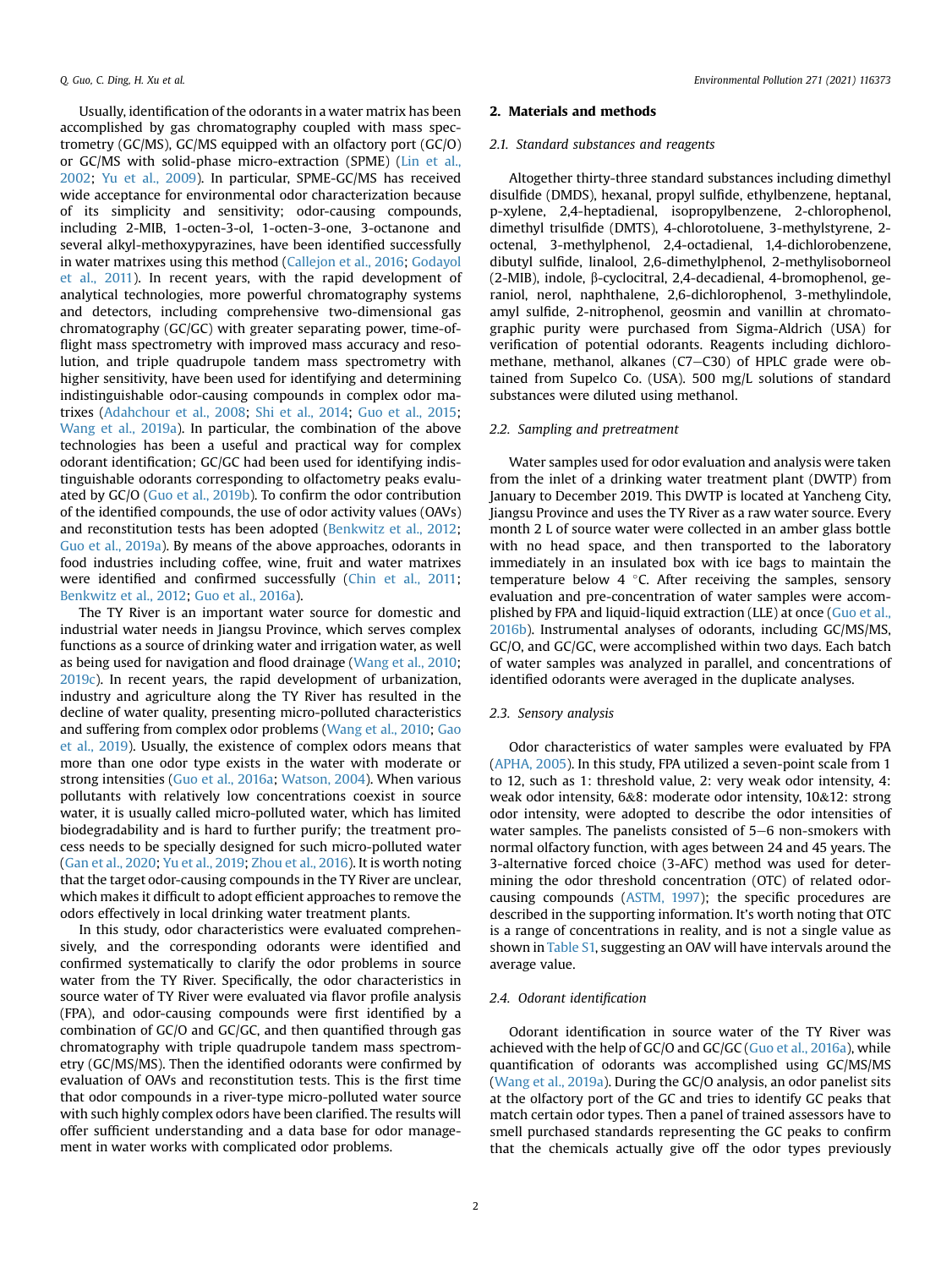described by olfactory port sniffing. An olfactory detector (Gerstel, Germany) was adopted to acquire olfactometry peaks, while quadrupole mass spectrometry (Agilent 5975, Agilent technologies, USA) was used for obtaining chromatography peaks. The odor characteristics of olfactometry peaks were described and recorded while the peaks were eluted during the mass spectrometry runs, and the odor intensities varied in the range from 1 to 4 ( $1 =$ low;  $2 =$  medium; 3  $=$  high; 4  $=$  very high). At least 4 h separation between GC/O analyses was provided for each analyst to avoid fatigue and contamination. A 1  $\mu$ L sample extract was injected into the gas chromatograph in splitless mode and 250  $\degree$ C inlet temperature; a low polarity capillary column (Rxi-5silv, 30 m  $\times$  0.25 mm  $\times$  0.25 µm, Restek Co., USA) was adopted. The temperature program of the GC oven was as follows:  $40\degree C(0.2 \text{ min})$  $\rightarrow$  280 °C (at 5 °C/min)  $\rightarrow$  280 °C (hold 5 min). The flow velocity of helium as carrier gas was 1.35 mL/min. The outlet of the column in the GC oven was split to mass spectrometer and olfactometry detection ports with a flow ratio of  $1-2$  (0.45 and 0.9 mL/min, respectively) simultaneously. The temperatures of the transfer line, mixing chamber, MS source, MS quadrupole and auxiliary column were 150 °C, 200 °C, 230 °C, 150 °C and 180 °C, respectively. The MS was operated in full-scan mode and the solvent delay time was set at 4.5 min. The methods of GC/GC and GC/MS/MS are described in the supporting information.

# 2.5. Odorant confirmation

To evaluate and confirm identified odorants' contributions to the whole odor profile, odor activity value (OAV) evaluation and reconstitution tests were adopted. The OAV was calculated by dividing the odorant's concentration by the corresponding average OTC; an odorant with an OAV more than one is considered to be responsible for odor, and a greater OAV means more contribution to the whole odor profile [\(Benkwitz et al., 2012\)](#page-6-10). Reconstitution tests were completed to evaluate the whole odor types and intensities by reconstituting all identified odorants in their actual concentrations in source water from the TY River, then the odor characteristics of the reconstituted and practical samples were evaluated and compared by spider web diagrams ([Benkwitz et al., 2012](#page-6-10); [Guo et al.,](#page-6-11) [2019a](#page-6-11)). The odor contribution ratios of the reconstituted samples to the odor characteristics of practical source water from the TY River were calculated by dividing the odor intensity of the reconstituted sample by that of the practical source water ([Guo et al., 2019a\)](#page-6-11). Considering the influence of water factors on odor type and intensity, finished water without odor from the water purification plant adopting the TY River as raw water was employed as the water matrix for the reconstitution test. Table S1 indicates the odor characteristics of identified odorants in the TY River.

### 3. Results and discussion

### 3.1. Odor characteristics of TY river

The odor types and intensities of source waters in the TY River are shown in [Fig. 1.](#page-2-0) Six odor classes were detected, including earthy, marshy, fishy, woody, medicinal and chemical odors with intensities of 3.3–6.6, 5.7–6.8, 2.6–5.3, 4.2–5, 4.2–4.5 and 4.6–5, respectively, indicating that the odor characteristics were complicated. The earthy and fishy odors showed obvious seasonal change tendencies since high odor intensities occurred in summer and autumn, while the variations of woody, marshy, medicinal and chemical odor intensities were not obvious, which was similar to findings in previous studies on odors and odorants [\(Wang et al.,](#page-7-7) [2019b;](#page-7-7) [Guo et al., 2020\)](#page-6-2). Usually, earthy and fishy odors are associated with microbial metabolism and bacterial activity, and the

<span id="page-2-0"></span>

Fig. 1. Odor characteristics of TY River from January to December 2019.

high temperature and abundant sunlight in summer and autumn seasons are beneficial for microbial activities ([Sun et al., 2013\)](#page-7-15). Medicinal, chemical, marshy and woody odors are mainly related to exogenous pollution, which is not much influenced by seasonal changes [\(Agus et al., 2012](#page-6-18); [Guo et al., 2020\)](#page-6-2). This will be further elucidated in the next section.

#### 3.2. Odorants identified in TY river

The sensory evaluation results for source water in the TY River displayed that earthy, marshy, fishy, woody, chemical and medicinal odors with intensities of 6.6, 6.8, 5.3, 5, 4.9, 4.5, respectively, were associated with the water sample of August. It is worth emphasizing that additional odor peaks were detected by GC/O. As [Table 1](#page-3-0) and [Fig. 2](#page-3-1) show, thirty olfactory odor peaks, including six marshy peaks, two earthy peaks, five fishy peaks, five woody peaks, six medicinal peaks and six chemical peaks, were detected. By using GC/GC to search for the odor-causing compounds corresponding to olfactory peaks detected by GC/O, (Fig. S1), thirty-three odor compounds in the TY River were screened and identified by comparison with standard substances [\(Table 1\)](#page-3-0), which corresponded to the thirty olfactory odor peaks. Furthermore, the olfactory odor peaks were also discovered in source water samples from the other tested months, as shown in Table S2.

As shown in [Table 1,](#page-3-0) relevant odorants for the marshy peaks 1, 3, 10, 16 and 20 were identified as DMDS, propyl sulfide, DMTS, dibutyl sulfide and indole, and marshy peak 27 was related to 3 methylindole and amyl sulfide. A total of seven compounds with marshy odors were identified in source waters of the TY River. Usually these compounds have been associated with marshy/ rancid/swampy odors in water matrixes [\(Wang et al., 2019b\)](#page-7-7). DMDS, propyl sulfide, DMTS, dibutyl sulfide, 3-methylindole and amyl sulfide had been discovered in previous odor studies across China [\(Guo et al., 2015](#page-6-8)), especially DMTS, which was found to be an important compound with septic odor in the Wuxi odor event ([Yu](#page-7-9) [et al., 2009\)](#page-7-9). The detected marshy odor compounds were related to domestic or industrial sewage, agricultural operations, etc. ([Schiffman et al., 2001](#page-7-16); [Watson, 2004;](#page-7-1) [Liu et al., 2012;](#page-6-19) [Lu et al.,](#page-7-17) [2013\)](#page-7-17), indicating that the source waters in the TY River were easily contaminated.

The chemical odors for olfactory peaks No. 4, 6, 8, 15, 25 were identified as ethylbenzene, p-xylene, isopropylbenzene, 1,4 dichlorobenzene, and naphthalene, while No. 11 was recognized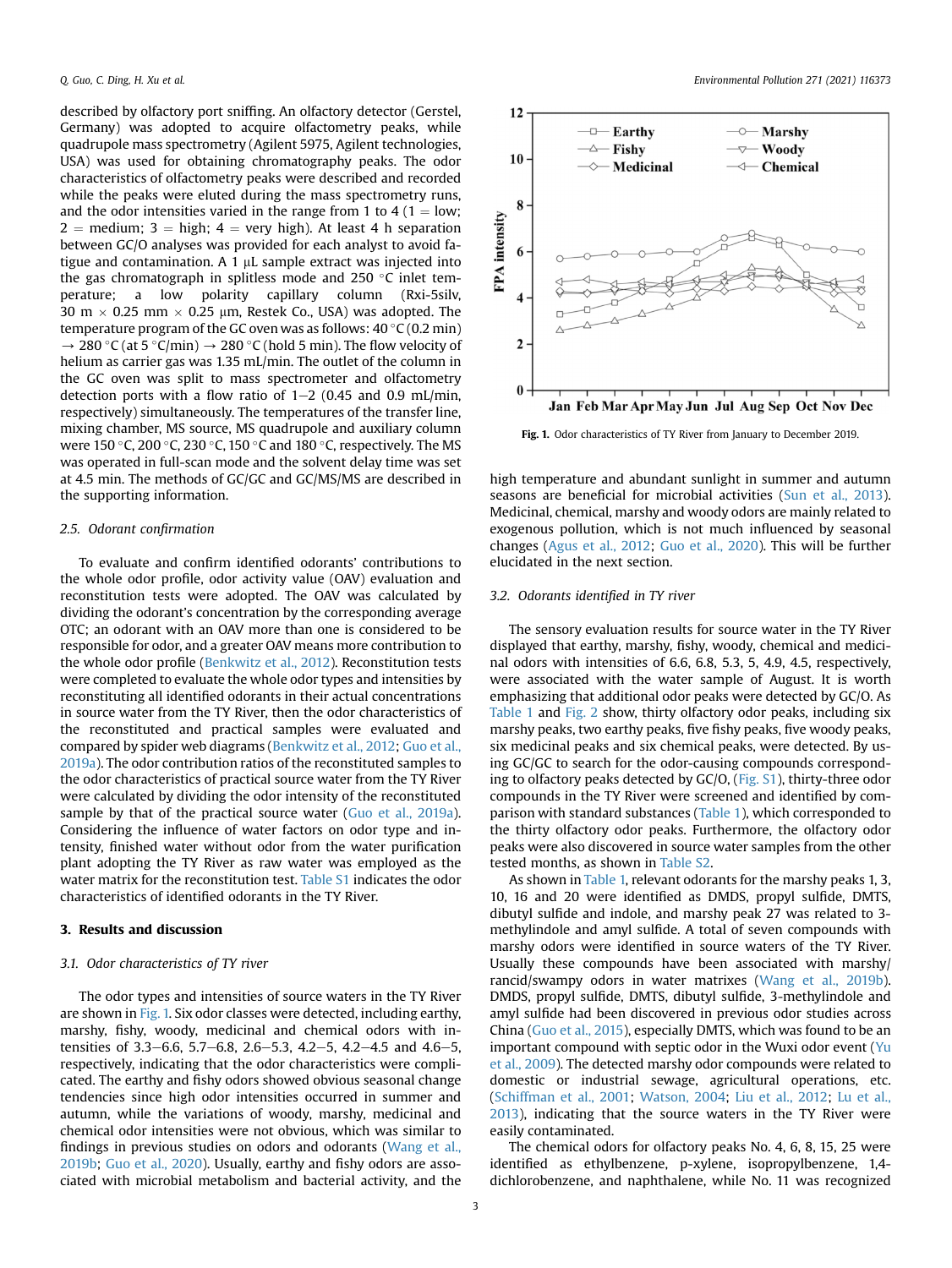#### <span id="page-3-0"></span>Table 1

| Summary of characteristic olfactometry peaks and identified odorants in source waters of TY River. |  |  |  |
|----------------------------------------------------------------------------------------------------|--|--|--|
|----------------------------------------------------------------------------------------------------|--|--|--|

| Peak No.       | Olfactometry peaks | Compounds           | $RT$ (min)      | R <sub>I</sub> | Odor description    |
|----------------|--------------------|---------------------|-----------------|----------------|---------------------|
| $\mathbf{1}$   | Marshy             | <b>DMDS</b>         | $4.06 - 4.12$   | 722            | Marshy, swampy      |
| $\overline{2}$ | Woody              | Hexanal             | $4.62 - 4.69$   | 806            | Grassy, almond      |
| 3              | Marshy             | Propyl sulfide      | $6.45 - 6.52$   | 868            | Marshy, swampy      |
| 4              | Chemical           | Ethylbenzene        | $6.88 - 6.96$   | 893            | Chemical, plastic   |
| 5              | Fishy              | Heptanal            | $7.26 - 7.32$   | 905            | Fishy, oily         |
| 6              | Chemical           | p-Xylene            | $7.56 - 7.63$   | 907            | Chemical, solvent   |
| 7              | Fishy              | 2,4-Heptadienal     | $8.00 - 8.08$   | 921            | Fishy, oily         |
| 8              | Chemical           | Isopropylbenzene    | $8.28 - 8.33$   | 928            | Chemical, plastic   |
| 9              | Medicinal          | 2-Chlorophenol      | $8.68 - 8.73$   | 960            | Medicinal           |
| 10             | Marshy             | <b>DMTS</b>         | $9.06 - 9.12$   | 972            | Marshy, swampy      |
| 11             | Chemical           | 4-Chlorotoluene     | $9.50 - 9.56$   | 974            | Chemical, solvent   |
|                |                    | 3-Methylstyrene     | $9.68 - 9.73$   | 993            | Chemical, medicinal |
| 12             | Fishy              | 2-Octenal           | $10.16 - 10.22$ | 1013           | Fishy, oily         |
| 13             | Medicinal          | 3-Methylphenol      | $10.50 - 10.58$ | 1014           | Medicinal           |
| 14             | Fishy              | 2.4-Octadienal      | $10.80 - 10.86$ | 1021           | Fishy, oily         |
| 15             | Chemical           | 1.4-Dichlorobenzene | $11.32 - 11.38$ | 1040           | Chemical, solvent   |
| 16             | Marshy             | Dibutyl sulfide     | $12.06 - 12.12$ | 1067           | Marshy, swampy      |
| 17             | Woody              | Linalool            | $12.48 - 12.56$ | 1082           | Fragrant, orange    |
| 18             | Medicinal          | 2,6-Dimethylphenol  | 13.69 - 13.73   | 1127           | Medicinal           |
| 19             | Earthy             | $2-MIB$             | 14.59-14.66     | 1161           | Musty               |
| 20             | Marshy             | Indole              | $14.92 - 14.99$ | 1174           | Stinky, foul smell  |
| 21             | Woody              | β-Cyclocitral       | $15.28 - 15.33$ | 1204           | Fragrant, orange    |
| 22             | Fishy              | 2.4-Decadienal      | $15.60 - 15.66$ | 1220           | Fishy, oily         |
| 23             | Medicinal          | 4-Bromophenol       | $16.00 - 16.09$ | 1221           | Medicinal           |
| 24             | Woody              | Geraniol            | $16.32 - 16.37$ | 1225           | Fragrant, mushroom  |
|                |                    | Nerol               | $16.33 - 16.39$ | 1226           | Fragrant, woody     |
| 25             | Chemical           | Naphthalene         | $16.60 - 16.68$ | 1231           | Chemical, solvent   |
| 26             | Medicinal          | 2,6-Dichlorophenol  | $16.90 - 16.98$ | 1261           | Medicinal           |
| 27             | Marshy             | 3-Methylindole      | $17.13 - 17.19$ | 1264           | Stinky, foul smell  |
|                |                    | Amyl sulfide        | 17.28-17.33     | 1266           | Marshy, swampy      |
| 28             | Medicinal          | 2-Nitrophenol       | $18.05 - 18.11$ | 1297           | Medicinal           |
| 29             | Earthy             | Geosmin             | $20.22 - 20.29$ | 1386           | Earthy              |
| 30             | Woody              | Vanillin            | $20.90 - 20.98$ | 1392           | Fragrant, orange    |

<span id="page-3-1"></span>

Fig. 2. Olfactogram overlaid on a GC/O chromatogram for source water of August in full-scan mode, pre-concentration method: LLE, pre-concentration factor: 1000, histogram: olfactory peaks, a total of thirty olfactory peaks were detected.

as 4-chlorotoluene and 3-methylstyrene. Usually benzenes are deemed as important chemical products, and mainly come from coking, gasoline and petroleum industries [\(Botalova et al., 2009\)](#page-6-20).

Woody olfactory peaks No. 2, 17, 21, 24, 30 were screened as hexanal, linalool, b-cyclocitral, geraniol, nerol, and vanillin, respectively. These compounds were mainly associated with industrial solvents or additives for perfumes or industrial wastewater discharge [\(Elsharif and Buettner, 2018\)](#page-6-21).

Olfactory peaks No. 9, 13, 18, 23, 26 and 28 with medicinal odors were identified as 2-chlorophenol, 3-methylphenol, 2,6 dimethylphenol, 4-bromophenol, 2,6-dichlorophenol and 2 nitrophenol. Phenolic odorants with medicinal odors, which are associated with agriculture and industrial businesses, have been previously detected in sources for drinking water supplies and wastewater ([Davi and Gnudi, 1999;](#page-6-22) [Agus et al., 2012](#page-6-18)).

The detection of so many compounds, such as sulfides, indoles, phenols, benzenes, etc., suggested that the micro-polluted water matrix of the TY River suffered from exogenous pollution. This river is located in a highly developed agricultural, urbanized and industrialized area in eastern Jiangsu Province of China. Besides providing the source water for drinking water, the river also is used for navigation, irrigation and flood drainage. Therefore, it is easily contaminated by industrial and man-made pollution, and suspension of the water supply has occurred due to discharge of wastewater and waste slag containing volatile organic compounds in the past several years ([Wang et al., 2010](#page-7-11), [2019c](#page-7-12); [Gao et al., 2019](#page-6-13)). The marshy, chemical, medicinal and woody odor occurrence might be related to exogenous contamination, indicating that further protection should be required in the future.

The olfactory peaks No. 19 and 29 with earthy odors were identified as 2-MIB and geosmin. These two compounds are the most commonly occurring musty/earthy odorants in water worldwide [\(Lin et al., 2002](#page-6-4); [Watson, 2004](#page-7-1); [Li et al., 2019](#page-6-3)), and are usually correlated with the proliferation of cyanobacteria and actinomycetes [\(Li et al., 2012](#page-6-0); [Sun et al., 2013](#page-7-15)).

Other olfactory peaks No. 5, 7, 12, 14, 22 with fishy odors were identified as heptanal, 2,4-heptadienal, 2-octenal, 2,4-octadienal, 2,4-decadienal, respectively, which have been reported to be associated with fishy odor events [\(Li et al., 2016](#page-6-23); [Liu et al., 2019\)](#page-7-18). These aldehyde compounds are mainly associated with algal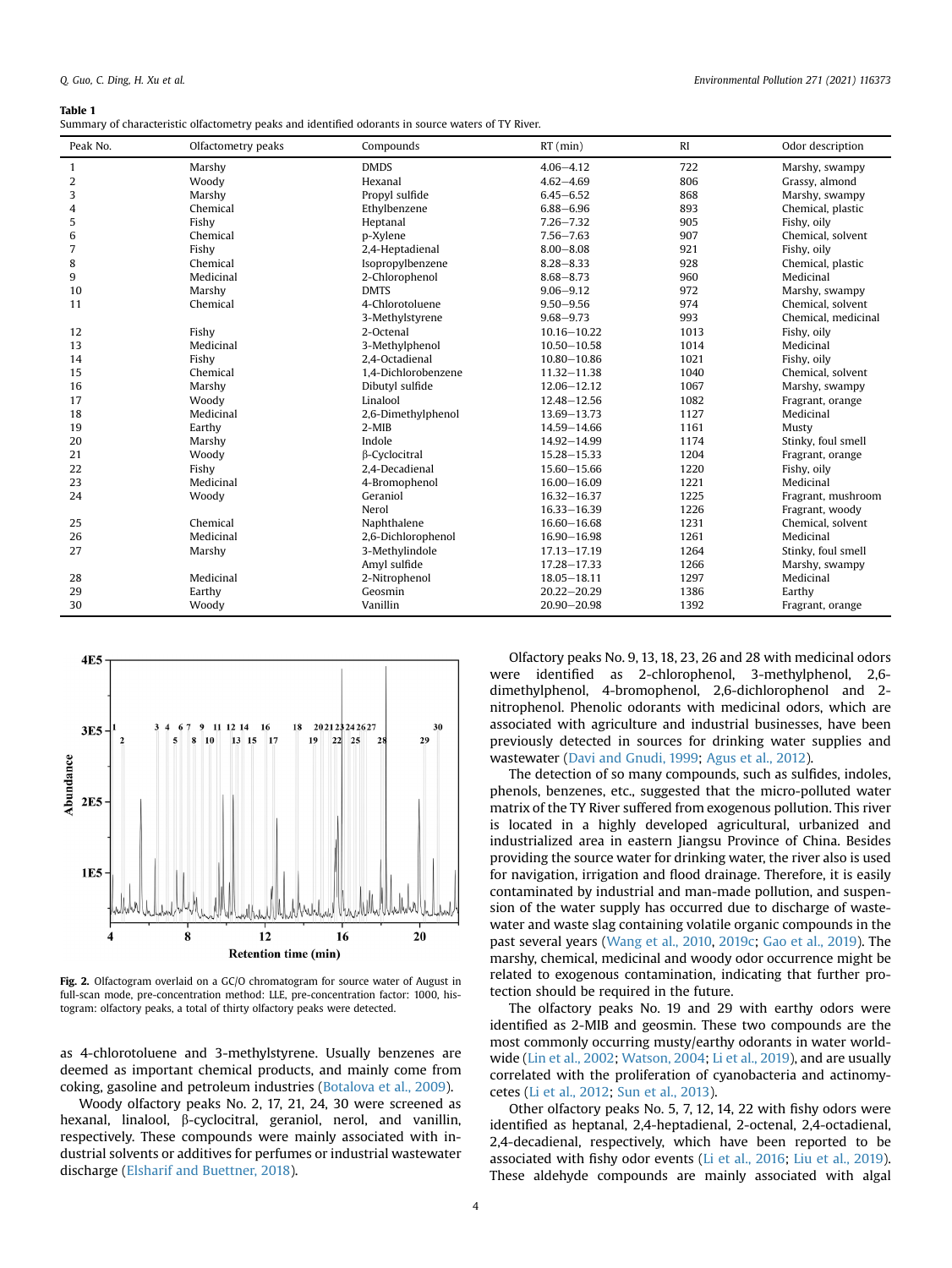metabolites [\(Watson, 2004](#page-7-1); [Zhang et al., 2013\)](#page-7-19). Occurrences of the above compounds might correlate with the microalgae blooms that occur every year, especially in summer and autumn seasons ([Wang](#page-7-11) [et al., 2010](#page-7-11)). The various odorants associated with exogenous pollution and microbial metabolism suggested the complexity of river-type source waters, which need more attention and protection in the future.

# 3.3. Evaluation of identified odorants' contributions

<span id="page-4-0"></span>Table S2 lists the identified odorants in source waters of the TY River from January to December 2019. The detection ratios of earthy, marshy, fishy, woody, medicinal, chemical odor peaks and corresponding compounds were 100% during all of 2019, suggesting the existence of serious odor problems in the TY River. To evaluate identified odorants' contributions to odors in the TY River,

a total of thirty-three identified compounds were analyzed quantitatively, and their OAVs were evaluated. As shown in [Fig. 3](#page-4-0), the identified compounds were sorted into earthy/musty odorants (2- MIB, geosmin), marshy odorants (DMDS, propyl sulfide, DMTS, dibutyl sulfide, indole, 3-methylindole, amyl sulfide), fishy odorants (heptanal, 2,4-heptadienal, 2-octenal, 2,4-octadienal, 2,4 decadienal), woody odorants (hexanal, linalool, β-cyclocitral, geraniol, nerol, vanillin), medicinal odorants (2-chlorophenol, 3 methylphenol, 2,6-dimethylphenol, 4-bromophenol, 2,6 dichlorophenol, 2-nitrophenol) and chemical odorants (ethylbenzene, p-xylene, isopropylbenzene, 1,4-dichlorobenzene, naphthalene, 4-chlorotoluene, 3-methylstyrene) based on their smell features and material structures. Among odorants identified in TY River, the concentrations of 2-MIB and geosmin with typical earthy odor were  $28-39$  ng/L and  $8-17$  ng/L, respectively. However, the average OTC of 2-MIB and geosmin are 10 and 4 ng/L ([Watson,](#page-7-1)



Fig. 3. Concentrations of detected odorants in source waters of TY River, (a) earthy odorants, (b) marshy odorants, (c) fishy odorants, (d) woody odorants, (e) medicinal odorants, (f) chemical odorants.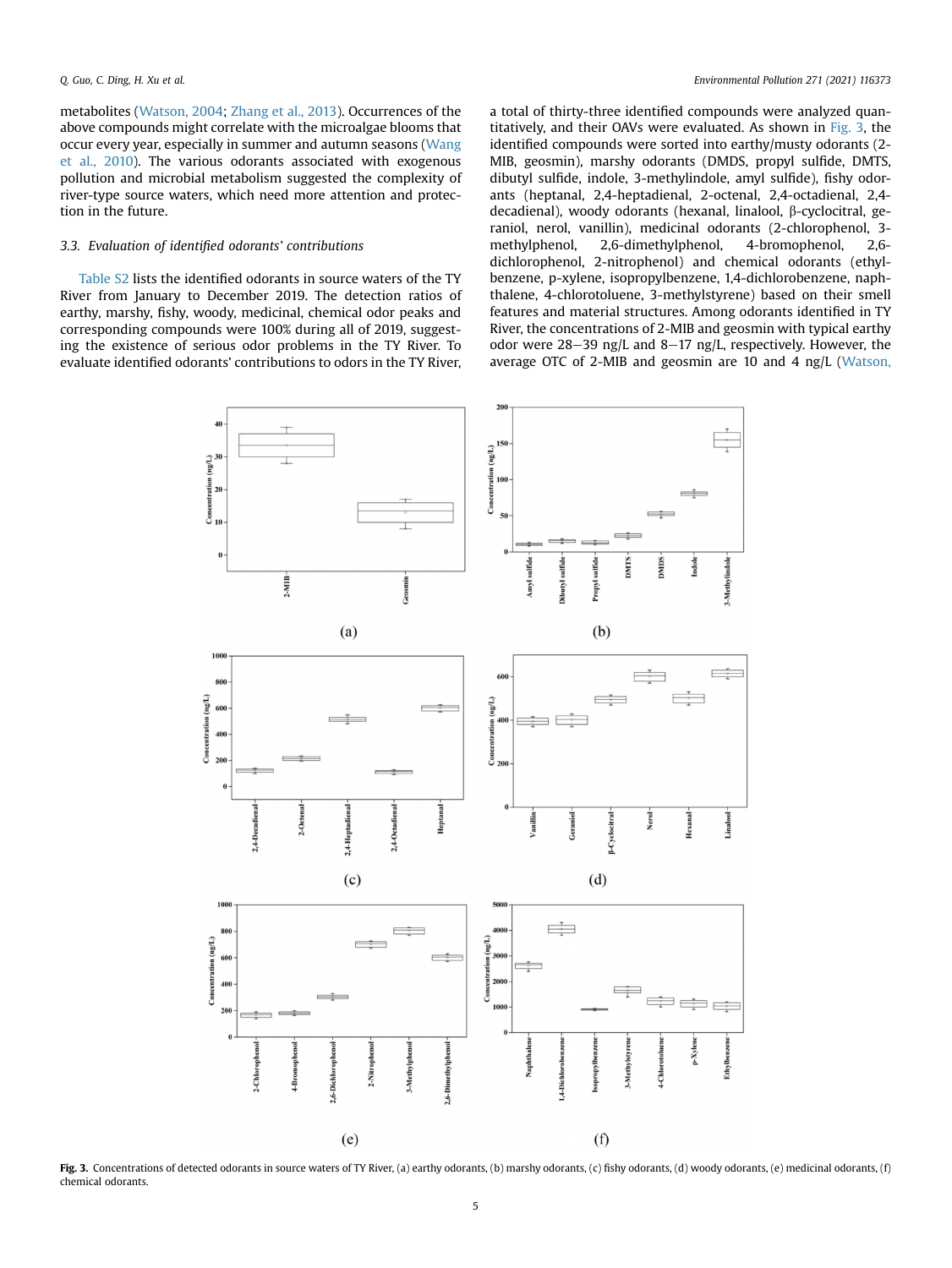[2004\)](#page-7-1), so that the concentrations of the above two compounds clearly exceeded the corresponding OTCs. The concentrations of marshy odorants, including DMDS, propyl sulfide, DMTS, dibutyl sulfide, indole, 3-methylindole and amyl sulfide, were  $47-56$ ,  $10-16$ ,  $18-26$ ,  $12-18$ ,  $75-86$ ,  $139-170$  and  $8-13$  ng/L, respectively. The compounds with OAVs greater than one are considered to be important in the corresponding odor profiles on the basis of their OAV rank [\(Benkwitz et al., 2012](#page-6-10); [Guo et al., 2016b\)](#page-6-15). Therefore 2-MIB and geosmin should be the key earthy odorants as shown in [Fig. 4,](#page-5-0) while the important marshy odorants would be amyl sulfide, dibutyl sulfide, propyl sulfide, DMTS, DMDS and indole. The results appear reasonable since these compounds have been detected in odor incidents involving earthy, musty, swampy, rancid and septic odors ([Suffet et al., 2004;](#page-7-5) [Watson, 2004](#page-7-1); [Wang et al., 2019b\)](#page-7-7). It is worth noting that the OTCs of some odorants were not consistent with values described in previous literature [\(Gemert, 2011\)](#page-6-24). For consistency, the OTCs used for calculating OAVs in this study were practically determined according to the 3-AFC method ([ASTM,](#page-6-17) [1997\)](#page-6-17), which avoided deviations due to differences in testing methods. Concentrations of fishy odorants, including heptanal, 2,4 heptadienal, 2-octenal, 2,4-octadienal, 2,4-decadienal, were 571-626, 480-550, 195-233, 92-130, 100-140 ng/L; 2,4decadienal and 2-octenal, with OAVs higher than one, should be the major fishy odor-causing compounds.

Hexanal, linalool, β-cyclocitral, geraniol, nerol, and vanillin with woody odor were detected with concentrations of  $470-530$ , 590-637, 470-516, 370-429, 570-630 and 370-416 ng/L, respectively. Vanillin, geraniol, and  $\beta$ -cyclocitral with OAVs greater than one should be the important woody odorants.

Concentrations of 2-chlorophenol, 3-methylphenol, 2,6 dimethylphenol, 4-bromophenol, 2,6-dichlorophenol and 2 nitrophenol with medicinal odor were 139-190, 769-830, 571-629, 163-200, 280-330, 672-726 ng/L, while concentrations of chemical odor compounds, including ethylbenzene, p-xylene, isopropylbenzene, 1,4-dichlorobenzene, naphthalene, 4 chlorotoluene and 3-methylstyrene, were  $816-1200$ ,  $912-1311$ , 860–939, 3811–4311, 2399–2766, 999–1399 and 1400–1800 ng/L. According to the calculation and ranking of OAVs, 2-chlorophenol, 4-bromophenol, 2,6-dichlorophenol and naphthalene, 1,4 dichlorobenzene should be the major medicinal and chemical odor compounds, respectively. However, because synergistic effects of odors could exist among odorants, and the odor types and

intensities of odorant mixtures might be influenced [\(Watson, 2004;](#page-7-1) [Guo et al., 2019a\)](#page-6-11), it is necessary to verify the identified odorants by reconstitution tests.

# 3.4. Confirmation of identified odorants in TY river

As [Fig. 5](#page-5-1) shows, the odor types and intensities of source water and reconstituted water samples were compared. The odor intensities of earthy, marshy, fishy, woody, medicinal and chemical odors in the reconstituted water sample could explain 95, 93, 92, 90, 89 and 88% of the corresponding odor characteristics in source water of the TY River. Thus, there is no doubt that almost all the odorants in TY River were screened and identified in this study. Specifically, earthy odor is mainly related to geosmin and 2-MIB, marshy odor is caused by sulfides, and fishy odor is caused by aldehydes. On the one hand, the finding of 89% and 88% of the medicinal and chemical odors' contributions in the reconstituted sample indicated that the primary compounds with medicinal and chemical odors were identified and verified. On the other hand, it suggested the importance of the identified medicinal and chemical odorants, especially compounds with OAVs higher than one, which was also consistent with the evaluation of OAVs ([Fig. 4](#page-5-0)). However, it is worth highlighting that even though the thirty-three identified compounds were all included in the reconstituted water samples, the odor intensities of source waters could not be 100% explained, suggesting that the odors in the TY River were very complicated and might be affected by other materials. Undetected odor-causing compounds with concentrations under limit of detection might have existed, and other organic matters have been reported to in-fluence odors and odorants [\(Whelton and Dietrich, 2004;](#page-7-20) [Li et al.,](#page-6-25) [2020\)](#page-6-25).

In this study, a large number of compounds, including amyl sulfide, dibutyl sulfide, propyl sulfide, dimethyl disulfide, dimethyl trisulfide, indole, 2-chlorophenol, 4-bromophenol, 2,6 dichlorophenol, naphthalene, 1,4-dichlorobenzene, etc., were identified in the TY River. Although their odor characteristics were the main focus here, it should be noted that toxicity was not discussed in this study. Even though the concentrations of the investigated compounds were lower than the reported toxic levels ([Ayanda et al., 2016;](#page-6-26) [Ben-Youssef et al., 2009](#page-6-27); [Du et al., 2018;](#page-6-28) [Jin](#page-6-29)

<span id="page-5-0"></span>

Fig. 4. OAVs rank of identified odorants in source waters of TY River.

<span id="page-5-1"></span>

Fig. 5. Odor characteristics of source water taken at August 2019 and corresponding reconstituted sample in odorless water.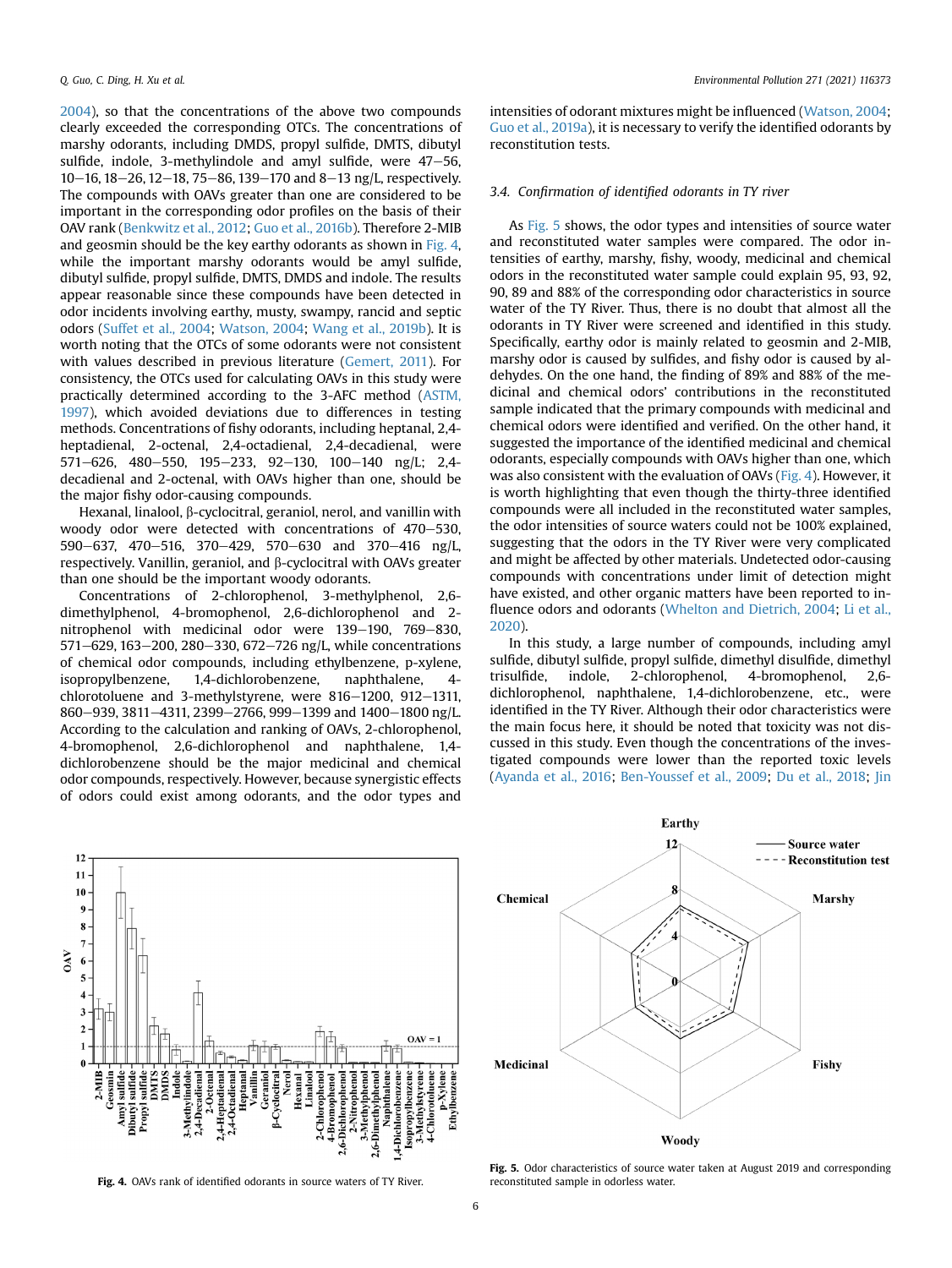[et al., 2020](#page-6-29)), combined toxicity effects should not be ignored and need to be further explored in future study.

### 4. Conclusions

In this paper, the odors and odor-causing compounds in micropolluted source water from the TY River were studied comprehensively. Earthy, marshy, fishy, woody, medicinal and chemical odors were detected. Thirty olfactory odor peaks were identified by GC/O, and correspondingly thirty-three odorants were identified successfully with the help of GC/GC. By means of OAV evaluation and reconstitution of the identified odorants, 95, 93, 92, 90, 89 and 88% of earthy, marshy, fishy, woody, medicinal and chemical odor characteristics in source waters could be explained. 2-MIB and geosmin were associated with earthy odor, while amyl sulfide, dibutyl sulfide, propyl sulfide, DMTS, DMDS and indole were involved with marshy odor. The remarkable fishy and woody odor compounds were 2,4-decadienal, 2-octenal and vanillin, and geraniol, b-cyclocitral, respectively. Medicinal and chemical odors were mainly caused by 2-chlorophenol, 4-bromophenol, 2,6 dichlorophenol and naphthalene, and 1,4-dichlorobenzene, respectively. This is the first study to systematically evaluate complex odors and identify the responsible compounds in a rivertype micro-polluted water source, which could offer sufficient understanding and data base for odor management in water enterprises with complicated odor problems.

### Credit author statement

Qingyuan Guo, Conceptualization, Software, Writing  $-$  original draft. Cheng Ding, Project administration. Haozhe Xu, Investigation, Software. Xiaohong Zhang, Conceptualization, Writing  $-$  review  $\&$ editing. Zhaoxia Li, Validation, Software. Xuan Li, Visualization, Investigation. Bairen Yang, Formal analysis, Investigation. Tianming Chen, Data curation, Methodology. Chunmiao Wang, Software, Methodology. Jianwei Yu, Supervision.

# Declaration of competing interest

The authors declare that they have no known competing financial interests or personal relationships that could have appeared to influence the work reported in this paper.

#### Acknowledgements

The study was supported by Funds of National Natural Science Foundation of China (No. 21707117, 52070185, 51878587, 51778602), China Postdoctoral Science Foundation Grant (2018M631602), Major Science and Technology Program for Water Pollution Control and Treatment (No. 2017ZX07207004) and Jiangsu Natural Science Foundation of China (No. BK20160438).

# Appendix A. Supplementary data

Supplementary data to this article can be found online at [https://doi.org/10.1016/j.envpol.2020.116373.](https://doi.org/10.1016/j.envpol.2020.116373)

#### References

- <span id="page-6-18"></span>[Agus, E., Zhang, L.F., Sedlak, D.L., 2012. A framework for identifying characteristic](http://refhub.elsevier.com/S0269-7491(20)37062-7/sref1) [odor compounds in municipal wastewater ef](http://refhub.elsevier.com/S0269-7491(20)37062-7/sref1)fluent. Water Res. 46 (18), [5970](http://refhub.elsevier.com/S0269-7491(20)37062-7/sref1)-[5980.](http://refhub.elsevier.com/S0269-7491(20)37062-7/sref1)
- <span id="page-6-7"></span>[Adahchour, M., Beens, J., Brinkman, U.A.T., 2008. Recent developments in the](http://refhub.elsevier.com/S0269-7491(20)37062-7/sref2) [application of comprehensive two-dimensional gas chromatography.](http://refhub.elsevier.com/S0269-7491(20)37062-7/sref2) J. Chromatogr. A 1186  $(1-2)$ , 67-[108.](http://refhub.elsevier.com/S0269-7491(20)37062-7/sref2)

<span id="page-6-16"></span>[APHA, 2005. Standard Methods for the Examination of Water and Wastewater.](http://refhub.elsevier.com/S0269-7491(20)37062-7/sref3)

[APHA American Public Health Association.](http://refhub.elsevier.com/S0269-7491(20)37062-7/sref3)

- <span id="page-6-17"></span>[ASTM, 1997. Standard Practice Designation E 679-91. American Society for Testing](http://refhub.elsevier.com/S0269-7491(20)37062-7/sref4) [and Materials, pp. 34](http://refhub.elsevier.com/S0269-7491(20)37062-7/sref4)-[38.](http://refhub.elsevier.com/S0269-7491(20)37062-7/sref4)
- <span id="page-6-26"></span>[Ayanda, O.S., Olutona, G.O., Olumayede, E.G., Akintayo, C.O., Ximba, B.J., 2016.](http://refhub.elsevier.com/S0269-7491(20)37062-7/sref5) Phenols, fl[ame retardants and phthalates in water and wastewater - a global](http://refhub.elsevier.com/S0269-7491(20)37062-7/sref5) problem. Water Sci. Technol. 74  $(5)$ ,  $1025-1038$  $1025-1038$ .
- <span id="page-6-10"></span>[Benkwitz, F., Nicolau, L., Lund, C., Beresford, M., Wohlers, M., Kilmartin, P.A., 2012.](http://refhub.elsevier.com/S0269-7491(20)37062-7/sref6) [Evaluation of key odorants in sauvignon blanc wines using three different](http://refhub.elsevier.com/S0269-7491(20)37062-7/sref6) methodologies. J. Agric. Food Chem.  $60$  (25),  $6293-6302$ .
- <span id="page-6-27"></span>[Ben-Youssef, C., Zepeda, A., Texier, A.C., Gomez, J., 2009. A two-step nitri](http://refhub.elsevier.com/S0269-7491(20)37062-7/sref7)fication [model of ammonia and nitrite oxidation under benzene inhibitory and toxic](http://refhub.elsevier.com/S0269-7491(20)37062-7/sref7) effects in nitrifying batch cultures. Chem. Eng.  $\vert$ , 152 (1), 264-[270.](http://refhub.elsevier.com/S0269-7491(20)37062-7/sref7)
- <span id="page-6-20"></span>[Botalova, O., Schwarzbauer, J., Frauenrath, T., Dsikowitzky, L., 2009. Identi](http://refhub.elsevier.com/S0269-7491(20)37062-7/sref8)fication and chemical characterization of specifi[c organic constituents of petrochemical](http://refhub.elsevier.com/S0269-7491(20)37062-7/sref8) effluents. Water Res. 43 (15),  $3797 - 3812$ .
- <span id="page-6-5"></span>[Callejon, R.M., Ubeda, C., Rios-Reina, R., Morales, M.L., Troncoso, A.M., 2016. Recent](http://refhub.elsevier.com/S0269-7491(20)37062-7/sref9) [developments in the analysis of musty odour compounds in water and wine: a](http://refhub.elsevier.com/S0269-7491(20)37062-7/sref9) review. J. Chromatogr. A  $1428$ ,  $72-85$ .
- <span id="page-6-12"></span>[Chin, S.-T., Eyres, G.T., Marriott, P.J., 2011. Identi](http://refhub.elsevier.com/S0269-7491(20)37062-7/sref10)fication of potent odourants in wine [and brewed coffee using gas chromatography-olfactometry and comprehensive](http://refhub.elsevier.com/S0269-7491(20)37062-7/sref10) [two-dimensional gas chromatography. J. Chromatogr. A 1218 \(42\), 7487](http://refhub.elsevier.com/S0269-7491(20)37062-7/sref10)-[7498](http://refhub.elsevier.com/S0269-7491(20)37062-7/sref10).
- <span id="page-6-22"></span>[Davi, M.L., Gnudi, F., 1999. Phenolic compounds in surface water. Water Res. 33 \(14\),](http://refhub.elsevier.com/S0269-7491(20)37062-7/sref11) [3213](http://refhub.elsevier.com/S0269-7491(20)37062-7/sref11)-[3219](http://refhub.elsevier.com/S0269-7491(20)37062-7/sref11).
- <span id="page-6-28"></span>[Du, P., Liu, W., Cao, H., Zhao, H., Huang, C.H., 2018. Oxidation of amino acids by](http://refhub.elsevier.com/S0269-7491(20)37062-7/sref12) [peracetic acid: reaction kinetics, pathways and theoretical calculations. Water](http://refhub.elsevier.com/S0269-7491(20)37062-7/sref12) [Res. 1, 100002.](http://refhub.elsevier.com/S0269-7491(20)37062-7/sref12)
- <span id="page-6-21"></span>[Elsharif, S.A., Buettner, A., 2018. Structure-Odor relationship study on geraniol,](http://refhub.elsevier.com/S0269-7491(20)37062-7/sref13) [nerol, and their synthesized oxygenated derivatives. J. Agric. Food Chem. 66](http://refhub.elsevier.com/S0269-7491(20)37062-7/sref13)  $(10)$ , 2324-[2333](http://refhub.elsevier.com/S0269-7491(20)37062-7/sref13).
- <span id="page-6-14"></span>[Gan, Y.L., Ye, Z.F., Zhao, Q.L., Li, L., Lu, X.Y., 2020. Spatial denitri](http://refhub.elsevier.com/S0269-7491(20)37062-7/sref14)fication performance [and microbial community composition in an up-](http://refhub.elsevier.com/S0269-7491(20)37062-7/sref14)flow immobilized biofilter for [nitrate micro-polluted water treatment. J. Clean. Prod. 258](http://refhub.elsevier.com/S0269-7491(20)37062-7/sref14).
- <span id="page-6-13"></span>[Gao, C., Zhang, Y.Q., Zhou, Y., Gu, C.X., Qing, D.D., Wang, Z.X., 2019. Evaluation of](http://refhub.elsevier.com/S0269-7491(20)37062-7/sref15) [river network planning layout in plain city consideration for combining water](http://refhub.elsevier.com/S0269-7491(20)37062-7/sref15) quality and fl[ood control. Desalination Water Treat. 168, 224](http://refhub.elsevier.com/S0269-7491(20)37062-7/sref15)-[234.](http://refhub.elsevier.com/S0269-7491(20)37062-7/sref15)
- <span id="page-6-24"></span>[Gemert, L.J.V., 2011. Odour Thresholds: Compilations of Odour Threshold Values in](http://refhub.elsevier.com/S0269-7491(20)37062-7/sref16) [Air, Water and Other Media. ISBN 978-90-810894-0-1.](http://refhub.elsevier.com/S0269-7491(20)37062-7/sref16)
- <span id="page-6-6"></span>[Godayol, A., Alonso, M., Besalu, E., Sanchez, J.M., Antico, E., 2011. Odour-causing](http://refhub.elsevier.com/S0269-7491(20)37062-7/sref17) [organic compounds in wastewater treatment plants: evaluation of headspace](http://refhub.elsevier.com/S0269-7491(20)37062-7/sref17) [solid-phase microextraction as a concentration technique. J. Chromatogr. A](http://refhub.elsevier.com/S0269-7491(20)37062-7/sref17) [1218 \(30\), 4863](http://refhub.elsevier.com/S0269-7491(20)37062-7/sref17)-[4868.](http://refhub.elsevier.com/S0269-7491(20)37062-7/sref17)
- <span id="page-6-8"></span>[Guo, Q., Li, X., Yu, J., Zhang, H., Zhang, Y., Yang, M., Lu, N., Zhang, D., 2015.](http://refhub.elsevier.com/S0269-7491(20)37062-7/sref18) [Comprehensive two-dimensional gas chromatography with time-of-](http://refhub.elsevier.com/S0269-7491(20)37062-7/sref18)flight mass [spectrometry for the screening of potent swampy/septic odor-causing com](http://refhub.elsevier.com/S0269-7491(20)37062-7/sref18)[pounds in two drinking water sources in China. Anal. Meth. 7 \(6\), 2458](http://refhub.elsevier.com/S0269-7491(20)37062-7/sref18)-[2468](http://refhub.elsevier.com/S0269-7491(20)37062-7/sref18).
- <span id="page-6-11"></span>[Guo, Q., Yu, J., Su, M., Wang, C., Yang, M., Cao, N., Zhao, Y., Xia, P., 2019a. Synergistic](http://refhub.elsevier.com/S0269-7491(20)37062-7/sref19) [effect of musty odorants on septic odor: veri](http://refhub.elsevier.com/S0269-7491(20)37062-7/sref19)fication in Huangpu River source [water. Sci. Total Environ. 653, 1186](http://refhub.elsevier.com/S0269-7491(20)37062-7/sref19)-[1191.](http://refhub.elsevier.com/S0269-7491(20)37062-7/sref19)
- <span id="page-6-1"></span>[Guo, Q., Yu, J., Yang, K., Wen, X., Zhang, H., Yu, Z., Li, H., Zhang, D., Yang, M., 2016a.](http://refhub.elsevier.com/S0269-7491(20)37062-7/sref20) Identifi[cation of complex septic odorants in Huangpu River source water by](http://refhub.elsevier.com/S0269-7491(20)37062-7/sref20) [combining the data from gas chromatography-olfactometry and comprehensive](http://refhub.elsevier.com/S0269-7491(20)37062-7/sref20) [two-dimensional gas chromatography using retention indices. Sci. Total Envi](http://refhub.elsevier.com/S0269-7491(20)37062-7/sref20)[ron. 556, 36](http://refhub.elsevier.com/S0269-7491(20)37062-7/sref20)-[44](http://refhub.elsevier.com/S0269-7491(20)37062-7/sref20).
- <span id="page-6-15"></span>[Guo, Q., Yang, K., Yu, J., Wang, C., Wen, X., Zhang, L., Yang, M., Xia, P., Zhang, D.,](http://refhub.elsevier.com/S0269-7491(20)37062-7/sref21) [2016b. Simultaneous removal of multiple odorants from source water suffering](http://refhub.elsevier.com/S0269-7491(20)37062-7/sref21) from septic and musty odors: verifi[cation in a full-scale water treatment plant](http://refhub.elsevier.com/S0269-7491(20)37062-7/sref21) with ozonation. Water Res.  $100$ ,  $1-6$ .
- <span id="page-6-9"></span>[Guo, Q., Yu, J., Zhao, Y., Liu, T., Su, M., Jia, Z., Zhao, Y., Mu, Z., Yang, M., 2019b.](http://refhub.elsevier.com/S0269-7491(20)37062-7/sref22) Identification of fi[shy odor-causing compounds produced by Ochromonas sp.](http://refhub.elsevier.com/S0269-7491(20)37062-7/sref22) [and Cryptomonas ovate with gas chromatography-olfactometry and compre](http://refhub.elsevier.com/S0269-7491(20)37062-7/sref22)[hensive two-dimensional gas chromatography. Sci. Total Environ. 671, 149](http://refhub.elsevier.com/S0269-7491(20)37062-7/sref22)-[156](http://refhub.elsevier.com/S0269-7491(20)37062-7/sref22).
- <span id="page-6-2"></span>[Guo, Q., Yu, J., Li, X., Chen, T., Wang, C., Li, Z., Ma, W., Ding, C., Yang, M., 2020.](http://refhub.elsevier.com/S0269-7491(20)37062-7/sref23) [A systematic study on the odorants characterization and evaluation in a plain](http://refhub.elsevier.com/S0269-7491(20)37062-7/sref23) [reservoir with wetlands ecosystem. J. Hazard Mater. 393](http://refhub.elsevier.com/S0269-7491(20)37062-7/sref23).
- <span id="page-6-29"></span>[Jin, G.Q., Zhang, Z.T., Yang, Y.H., Hu, S.H., Tang, H.W., Barry, D.A., Li, L., 2020. Miti](http://refhub.elsevier.com/S0269-7491(20)37062-7/sref24)[gation of impact of a major benzene spill into a river through](http://refhub.elsevier.com/S0269-7491(20)37062-7/sref24) flow control and [in-situ activated carbon absorption. Water Res. 172, 11.](http://refhub.elsevier.com/S0269-7491(20)37062-7/sref24)
- <span id="page-6-3"></span>[Li, L., Yang, S., Yu, S., Zhang, Y., 2019. Variation and removal of 2-MIB in full-scale](http://refhub.elsevier.com/S0269-7491(20)37062-7/sref25) [treatment plants with source water from Lake Tai, China. Water Res. 162,](http://refhub.elsevier.com/S0269-7491(20)37062-7/sref25) [180](http://refhub.elsevier.com/S0269-7491(20)37062-7/sref25)-[189](http://refhub.elsevier.com/S0269-7491(20)37062-7/sref25).
- <span id="page-6-25"></span>[Li, L., Li, J., Zhu, C., Yu, S., 2020. Study of the binding regularity and corresponding](http://refhub.elsevier.com/S0269-7491(20)37062-7/sref26) [mechanism of drinking water odorous compound 2-MIB with coexisting dis](http://refhub.elsevier.com/S0269-7491(20)37062-7/sref26)[solved organic matter. Chem. Eng. J. 395, 125015](http://refhub.elsevier.com/S0269-7491(20)37062-7/sref26).
- <span id="page-6-23"></span>[Li, X., Yu, J., Guo, Q., Su, M., Liu, T., Yang, M., Zhao, Y., 2016. Source-water odor during](http://refhub.elsevier.com/S0269-7491(20)37062-7/sref27) [winter in the Yellow River area of China: occurrence and diagnosis. Environ.](http://refhub.elsevier.com/S0269-7491(20)37062-7/sref27) [Pollut. 218, 252](http://refhub.elsevier.com/S0269-7491(20)37062-7/sref27)-[258](http://refhub.elsevier.com/S0269-7491(20)37062-7/sref27).
- <span id="page-6-0"></span>[Li, Z., Hobson, P., An, W., Burch, M.D., House, J., Yang, M., 2012. Earthy odor com](http://refhub.elsevier.com/S0269-7491(20)37062-7/sref28)[pounds production and loss in three cyanobacterial cultures. Water Res. 46 \(16\),](http://refhub.elsevier.com/S0269-7491(20)37062-7/sref28)  $5165 - 5173$  $5165 - 5173$
- <span id="page-6-4"></span>[Lin, T.F., Wong, J.Y., Kao, H.P., 2002. Correlation of musty odor and 2-MIB in two](http://refhub.elsevier.com/S0269-7491(20)37062-7/sref29) [drinking water treatment plants in South Taiwan. Sci. Total Environ. 289 \(1](http://refhub.elsevier.com/S0269-7491(20)37062-7/sref29)-[3\),](http://refhub.elsevier.com/S0269-7491(20)37062-7/sref29)  $225 - 235.$  $225 - 235.$  $225 - 235.$  $225 - 235.$
- <span id="page-6-19"></span>[Liu, H., Luo, G.-Q., Hu, H.-Y., Zhang, Q., Yang, J.-K., Yao, H., 2012. Emission charac](http://refhub.elsevier.com/S0269-7491(20)37062-7/sref30)[teristics of nitrogen- and sulfur-containing odorous compounds during](http://refhub.elsevier.com/S0269-7491(20)37062-7/sref30) [different sewage sludge chemical conditioning processes. J. Hazard Mater. 235,](http://refhub.elsevier.com/S0269-7491(20)37062-7/sref30)